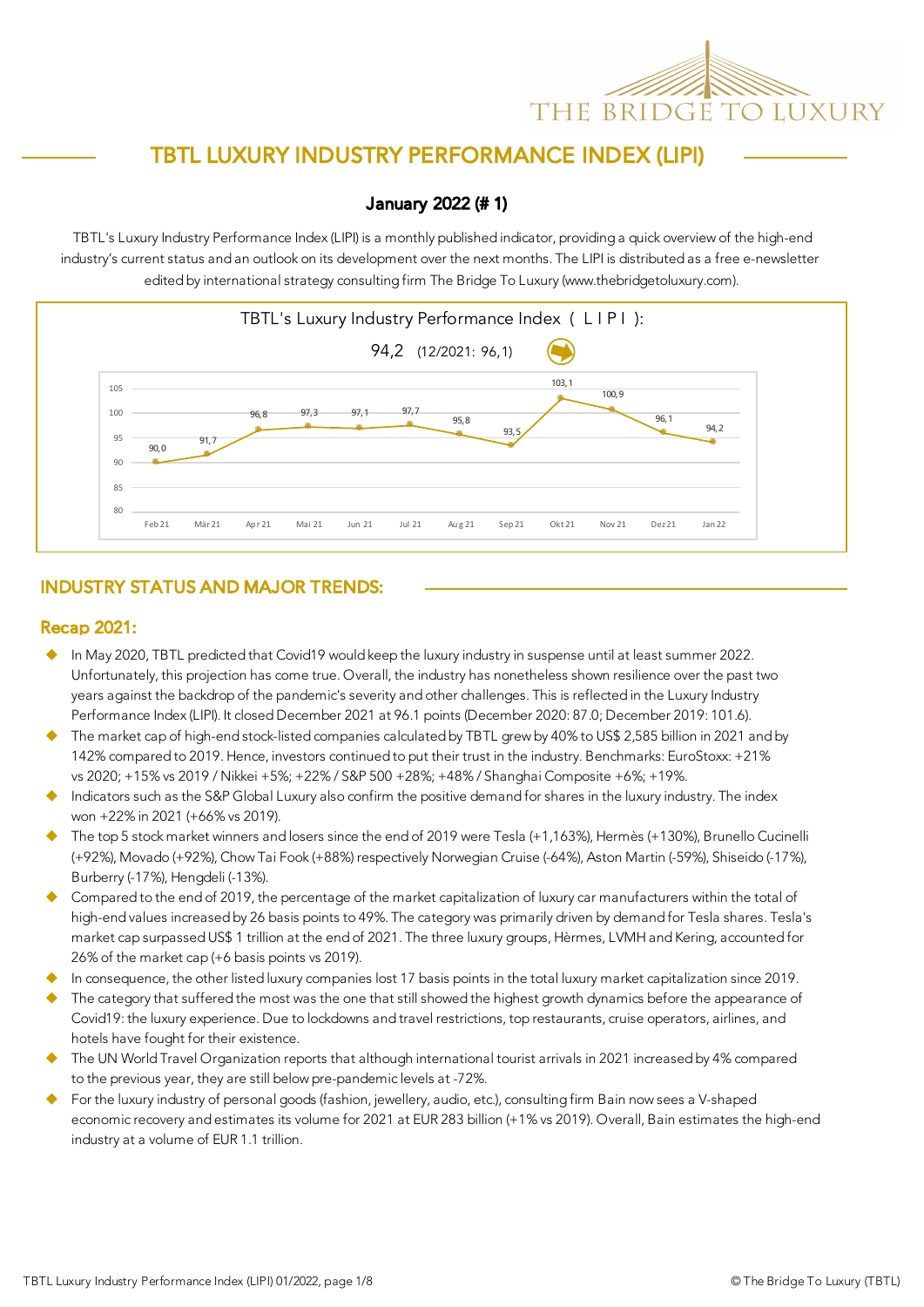

- There were already signs of a business recovery in the 2021 half-year balance sheets, which, however, was mainly supported by three factors only: strong sales growth of some car manufacturers (Tesla, Porsche and Mercedes-Benz), the stable consumer market in China and for some sectors resp. companies a good US business (e.g. watches, Kering).
- The dependence of the luxury goods industry on consumption in China has continued to increase over the past two years and, according to estimates by TBTL, will be almost 30% for 2021. Europe's market share fell below 30% for the first time.
- The real estate industry is among the winners of the pandemic. For example, the international broker Engel&Völkers reports transaction growth of +97% for 2021 in the segment of properties with a value between EUR 5 and EUR 10 million. In the top segment ( $>$  EUR 10 million), transactions increased by +90%.
- Investments by luxury brands in e-commerce, which had already increased sharply in 2020, continued to gain momentum last year. Providers who had already diversified their distribution channels before the crisis benefited particularly. Some specialists, such as jeweller Leibish & Co. (USA/ISR), which has been operating exclusively online since 1998, have recorded sales growth of more than +100% p.a. in the last two years.
- The fact that online is not a sure-fire success is shown, for example, by the continuous problems of Net-à-Porter (Richemont), which did not make it into the profit zone in 2021 again, despite a globally very online-savvy consumer climate.
- In terms of currency exchange rates, the past year was again a complex one. The euro lost almost -10% against the RMB and -7% against the US\$ over the year. Deliveries from Asia became more expensive, which hit the textile industry in particular. At the same time, European manufacturers with strong local added value benefited from currency-related cheaper exports (e.g. watches and jewellery).
- While gold and silver prices fell as commodities (-3 and -11% respectively), diamonds rose (+14%).
- In addition to the dominant challenge Covid19, there were a number of other positive and negative developments:
	- $\blacklozenge$  uncertain global supply chains;
	- ◆ difficult brand communication in times of value change (e.g. Dolce & Gabbana in China, Lacoste and brand ambassador Djokovic);
	- $\blacklozenge$  the continued strong growth of the 2nd hand (vintage, retro) and repro markets;
	- u the growing importance of the digital universe such as gamification (Jimmy Choo, Chanel), AI, VR and MR;
	- $\blacklozenge$  the increasing relevance of Blockchain, NFTs, crypto currencies (Tesla) etc.

#### Outlook 2022:

- The IMF recently revised its global GDP growth forecast for 2022 downwards from 4.9% to 4.4%. Also, China#s outlook was reduced 0.8 basis points from 5.6% to 4.8%.
	- This year also, exogenous, i.e. non-controllable factors, will keep the luxury industry in suspense. A selection issues:
		- ◆ Covid19: Omicron and China's zero infection policy, possibly new and recurring virus variants, the status of national vaccination rates;
		- $\bullet$  politics: the Russian-Ukraine conflict, Brexit, elections in France;
		- $\blacklozenge$  inflation: e.g. the development of gas and oil prices, central banks' measures of monetary and interest rate policies;
		- $\blacklozenge$  China: GDP development, real estate crisis (Evergrande);
		- $\bullet$  supply chains and logistics: e.g. availability of chips, container shipping;
		- $\bullet$  tourism: the development of international travel;
		- global employment rates; consumer savings and incomes.
- If there is no war in Ukraine and China's economy does not experience a major downturn, then TBTL forecasts the Luxury Industry Performance Index (LIPI) in a corridor of 100 to 104 points by the end of 2022 (+4 to 8% vs 2021). The European consumer market, in particular, should contribute to the further recovery of the industry in the second half of the year.

#### ... and beyond:

- In the long term, luxury players have to adjust to an increasingly complex business. Covid19 has dynamized the industry's structural change that was already underway before 2020.
- TBTL believes the golden age of the industry is coming to an end. The last three decades have given the brands an impetus that is no longer reproducible in terms of its strength. Revenues and profits will grow much slower on average in comparison to the last 25 years, especially with regard to many independent and smaller brands.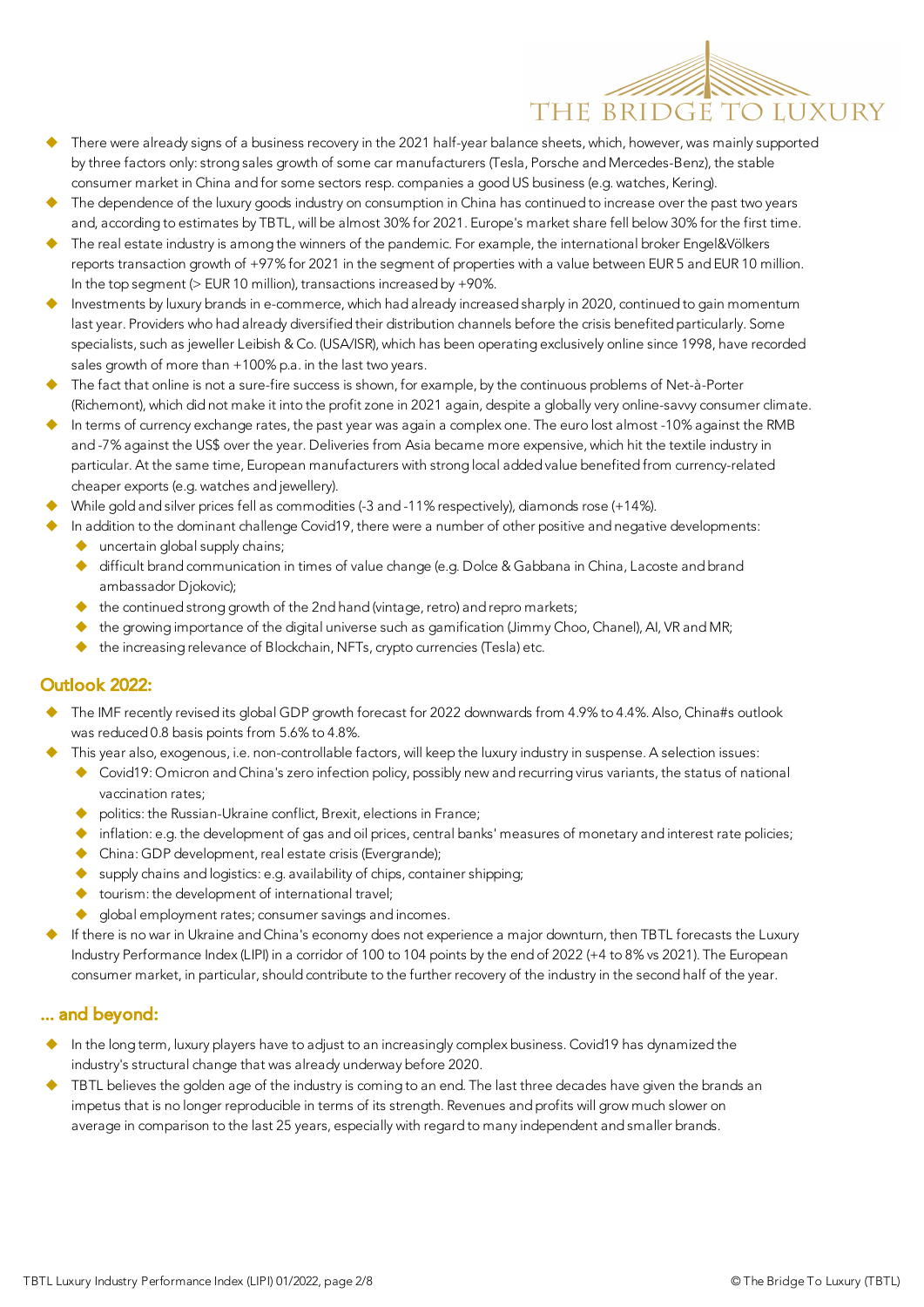

- The reasons:
	- $\blacklozenge$  The internationalization potential of previously underdeveloped markets such as China, Russia or the Middle East is decreasing; other countries and regions (India, Africa) will not compensate for this.
	- The margin shift from wholesalers, distributors, and agents to the brands (retailing via owned boutiques and e-commerce) offers less room for sharply increasing profitability.
	- In more saturated and stagnant markets and with rising costs, concentration processes continue to accelerate - the power play of the big groups will further marginalize independent brands.
	- $\blacklozenge$  In the struggle for market shares, incremental sales and profits, the trend towards "total fusion" will intensify: - increase in multi-category offerings of luxury brands (keyword: line-extensions);
		- vertical integration of a large number of market players (brands, wholesalers, online retailers, suppliers) at product and distribution level resulting in an "everyone does everything";
		- an increase in acquisitions & mergers.
	- ◆ Competitive pressure and commercial ambition drive players further into offline and e-commerce grey and parallel markets; discounting will remain a problem.
	- $\blacklozenge$  China's population has shrunk for the first time in 2021 and will continue to fall. This development applies to almost all industrialized countries. It is not yet possible to foresee whether increases in wealth and income of the new upper and middle classes in the developing countries or the spending of future generations of heirs in the old world will compensate for a globally hardly growing population.
	- Value change, especially among young consumers, is increasingly questioning luxury as a desirable consumer goal (buzzwords: sustainability, #MeToo, cancel culture ...); political correctness breaks the golden tip of the elite luxury product pyramid.
	- Other factors contribute to the demystification and thus democratization of luxury:
		- down-grading of brands for more incremental revenues and economies-of-scale (objective "affordable luxury");
		- further advancing digitization for global brand omnipresence (social media, metaverse, blogging etc.);
		- opportunistic brand alliances (e.g. Apple-Hermès, Louis Vuitton-Nike);
		- NFTs, which "immaterializes" ownership of luxury goods (share holding on product level);
		- Efficiency innovations result in a substitution of craftsmanship (e.g. 3D printing) and exclusivity (e.g. lab-grown diamonds).

#### 15 major opportunities:

- ◆ Strategically, market players will have to adapt to new competitive conditions. Companies ought to avoid stuck-in-the-middle positions by consistently focusing their business models either as prestige brands (embodiment "perfume on department stores' ground floor") or as true luxury providers in high-end niches.
- ◆ Strategic focus on branding ("product is King but positioning is Queen") that conveys credible values and is authentically embedded in the lives of target groups. Big brands will find it increasingly difficult to address millions of heterogeneous customers worldwide while telling an attractive, socially relevant and unique story that goes beyond interchangeable campaigns with film and sports stars or bloggers as testimonials.
- The historical character of luxury was characterized by exclusivity and elitism as a social provocation and incentive. For niche brands in particular, "not for everyone" continues to be a possible positioning option.
- Hyper-segmentation of clearly targeted consumers with a strategic focus on older age groups.
- $\blacklozenge$  Shift from pure product selling to selling systems with more service and experience character.
- $\blacklozenge$  Balance of sales markets a rediscovery of the old world.
- Balance in omnichannel management with the promotion of classic multi-brand wholesale.
- Realistic budget targets and precise forecasting systems that better anticipate regularly occurring global crises (since 2000: SARS, 9/11, Lehman, Euro-Crisis, Covid19 etc.).
- $\blacklozenge$  Associated with this: Discipline in sales to avoid overdistribution and discounting.
- ◆ Organization 3.0: dynamic, flexible, modern. For example, reformed remuneration systems in sales not being based exclusively on sales targets but also on other KPIs such as gross margins.
- $\blacklozenge$  Controlled, efficient, and, if necessary, re-integrated value chains for delivery capability, quality, and cost control.
- $\blacklozenge$  Long-term and timely secured funding.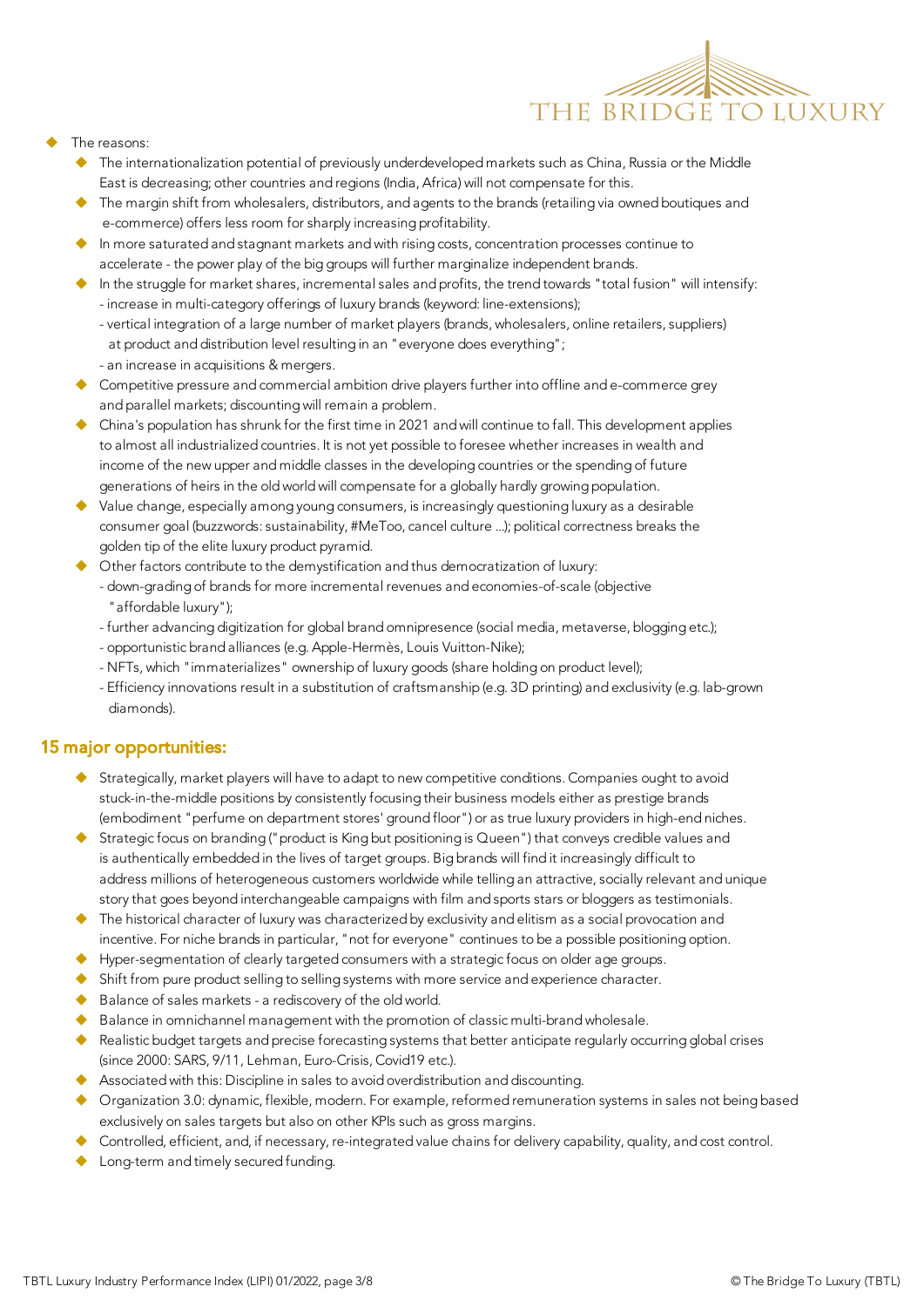

- Generic campaigns by the industry and its sectors to better and broader explain luxury's cultural, artistic, historical, economic, and social raison d'être to the consumer.
- More cooperation between companies and state institutions, e.g., promoting traditional handicrafts in schools.
- Only luxury relevant and intrinsic innovation no disruption for the sake of disruption.

## COMPANY SNAPSHOTS:

- Hermès has introduced legal actions against American artist Mason Rothschild over selling NFTs being inspired by Birkin bags.
- Retailer Signa Holding and property company Central Group have acquired luxury retail group Selfridges for GBP 4.0 billion. The traditional department store with its 18 outlets will complement the investors' portfolio of other entities such as Rinascente (Italy), KaDeWe (Germany), Globus (Switzerland) and Illum (Denmark).
- Following the spin-off of its truck division in October 2021, Daimler has formally renamed itself into Mercedes-Benz Group AG per February 1. In 2021, the luxury car manufacturer sold 2.05 million vehicles (-7%) while competitor BMW was able to deliver 2.21 million units (+ 9%); Ferrari +22%, Porsche +11%, Audi -1%.
- Great Wall Motor intends to invest US\$ 1.8 billion to manufacture electric cars in Brazil in a former Mercedes-Benz factory.
- LVMH reports recorded revenue of EUR 64.2 billion in 2021, up 44% compared to 2020 and up 20% compared to 2019. Profits from recurring operations increased to EUR 17.1 billion (+106%) to yield an operating margin +26%.
- Fashion labels Hugo and Hugo Boss generated 1.9bn impressions and 75m interactions on social media on January 26, introducing their new respective media campaigns #BeYourOwnBoss.
- Dolce & Gabbana is the latest fashion house to join Armani, Gucci, Prada and Moncler to ban fur.
- Salvatore Ferragamo reports revenues ex fragrances of EUR 1.13 billion for 2021 (+29% vs 2020, -14% vs 2019). Brunello Cucinelli generated EUR 712.0 million sales in 2021 (+30% vs 2020, +17% vs 2019).
- Revenues of Italian Zegna branded products grew 33% to EUR 847 million.
- Prada reports revenues of EUR 3.3 billion in 2021 (+41% vs 2020, +8% vs 2019) at constant exchange rates.
- Hugo Boss has increased revenues by +43% to EUR 2.7 billion in 2021. Compared with 2019, sales declined by -1%. Profits grew from EUR -236 million to EUR 228 million.
- Kering, Burberry and Estée Lauder have been included in the Bloomberg Gender-Equality Index (GEI) recognizing their inclusivity efforts. The list contains 418 companies across 45 countries.
- Amazon reports a decline of profits in its core business of -32% while sales jumped +20% to US\$ 407.6 billion, while the company's web services (cloud) increased revenues (US\$ 62,2 billion) and profits (US\$ 18,5 billion) +37% each.
- Farfetch is taking over beauty retailer Violet Grey in preparation of its launch of a new product category in 2022.
- Watch manufacturer Hublot increases its prices between 3 to 4% due to rising cost.
- Kering has announced the de-investment of its watch activities. Luxury brands Ulysse Nardin and Girard-Perregaux will be sold In a management-buy-out.
- Swatch Group posted a jump in revenues of CHF 7.3 billion (+30% vs 2020, -1% vs 2019); after a loss of CHF -53 million, last year the group turned profitable again generating CHF 774 million.
- According to the Bank of Botswana, Debswana's rough diamond exports amounted for US\$ 3.4 billion in 2021 compared with US\$ 2.1 billion in the previous year (+63%).

# SELECTED UP-COMING LUXURY INDUSTRY EVENTS:

|           | ◆ Paris Fashion Week (Women)    | February 28-March 8 | Paris     | Fashion              |
|-----------|---------------------------------|---------------------|-----------|----------------------|
|           | <b>HKDTC Diamond Show</b>       | March 1-5           | Hong Kong | Diamond, gem & pearl |
| $\bullet$ | <b>HKDTC Jewellery Show</b>     | March 3-7           | Hong Kong | Jewellery            |
|           | <b>TEFAF Maastricht</b>         | March 12-20         | Maastrich | Arts                 |
| $\bullet$ | Watches & Wonders (former SIHH) | March 30-April 5    | Geneva    | Watches & jewellery  |
|           | Salone del Mobile               | April 5-10          | Milano    | Furniture            |
|           | Inhorgenta                      | April 8-11          | Munich    | Watches & jewellery  |
|           | Luxe Pack                       | April 14-15         | Shanghai  | Packaging            |
|           | <b>TEFAF Maastricht</b>         | May 6-10            | New York  | Arts                 |
|           | Oroarezzo                       | May 7-10            | Arezzo    | Jewellery            |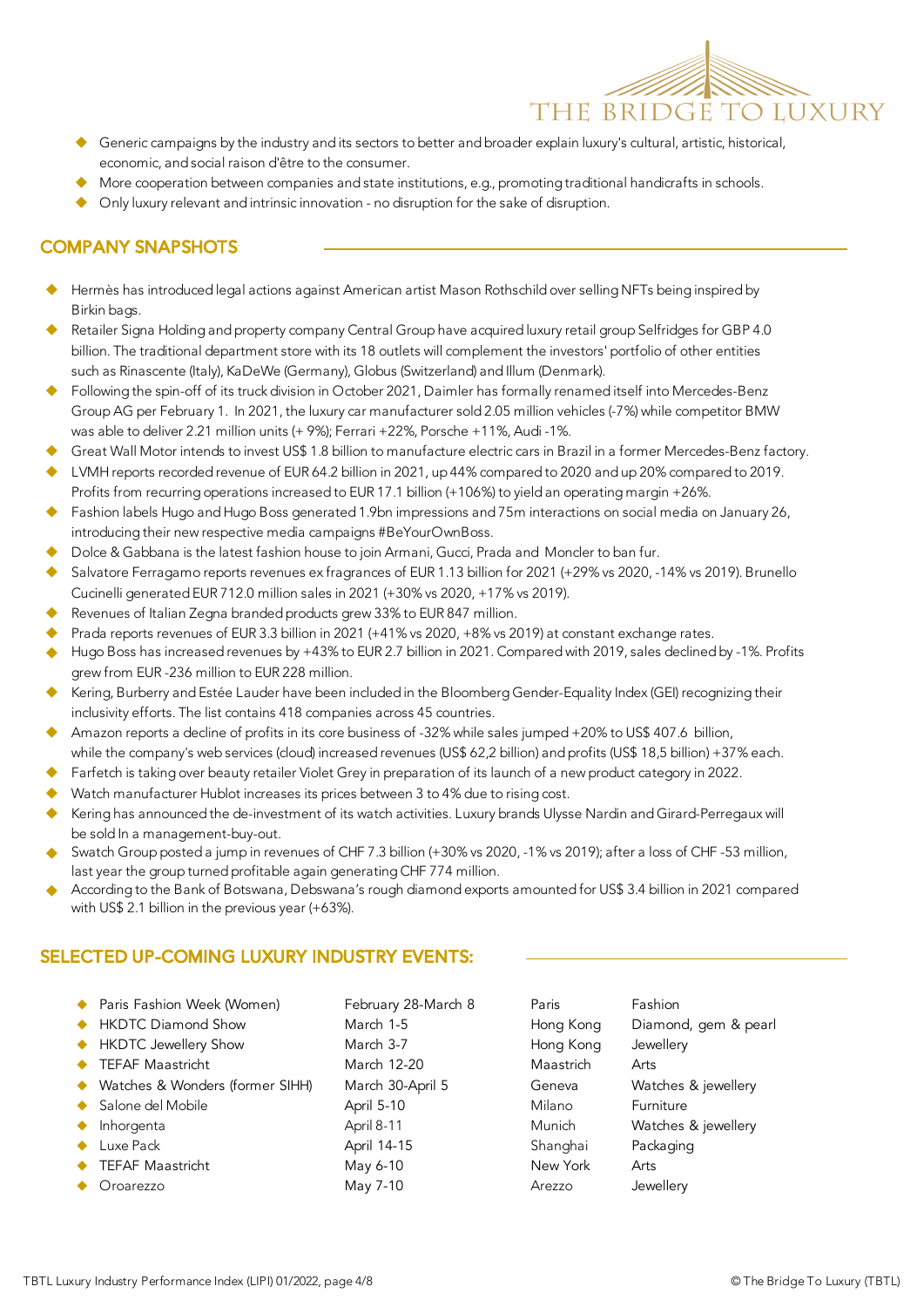

## (A) Development share prices in the luxury industry (in %)

| <b>Company</b>       | <b>MoM</b> | YoY      | 5Y-o-5Y  | CAGR <sub>5Y</sub> | Category              |
|----------------------|------------|----------|----------|--------------------|-----------------------|
| Hermès               | $-14,1%$   | 56,5%    | 227,7%   | 26,8%              | Luxury group          |
| Kering               | $-7,2%$    | 21,2%    | 220,6%   | 26,2%              | Luxury group          |
| <b>LVMH</b>          | $-0,6%$    | 45,0%    | 287,2%   | 31,1%              | Luxury group          |
| Chow Tai Fook        | $-2,7%$    | 45,9%    | 118,6%   | 16,9%              | Watches & Jewelry     |
| Hengdeli             | $-5,3%$    | 0,0%     | $-56,5%$ | $-15,3%$           | Watches & Jewelry     |
| Lao Feng Xiang       | $-0,7%$    | $-0,2%$  | 11,6%    | 2,2%               | Watches & Jewelry     |
| Movado               | $-11,4%$   | 79,4%    | 36,5%    | 6,4%               | Watches & Jewelry     |
| Richemont            | $-2,9%$    | 60,4%    | 73,3%    | 11,6%              | Watches & Jewelry     |
| Swatch Group         | $-3,8%$    | 4,4%     | $-23,2%$ | $-5,2%$            | Watches & Jewelry     |
| Alrosa               | $-7,0%$    | 14,7%    | 7,7%     | 1,5%               | Watches & Jewelry     |
| Hugo Boss            | 4,2%       | 89,7%    | $-6,0%$  | $-1,2%$            | Fashion               |
| Burberry             | 2,8%       | 8,7%     | 13,9%    | 2,6%               | Fashion               |
| Brunello Cucinelli   | $-15,7%$   | 54,8%    | 144,5%   | 19,6%              | Fashion               |
| Ferragamo            | $-16,0%$   | 17,8%    | $-22,6%$ | $-5,0%$            | Fashion               |
| Capri (Michael Kors) | $-7,5%$    | 44,2%    | 40,3%    | 7,0%               | Fashion               |
| Ralph Lauren         | $-6,7%$    | 9,7%     | 25,3%    | 4,6%               | Fashion               |
| Moncler              | $-12,0%$   | 20,9%    | 216,5%   | 25,9%              | Fashion               |
| Mulberry             | $-6,3%$    | 35,7%    | $-72,7%$ | $-22,8%$           | Fashion               |
| Prada                | $-4,9%$    | $-0,7%$  | 46,9%    | 8,0%               | Fashion               |
| Tapestry (Coach)     | $-6,5%$    | 20,0%    | 1,6%     | 0,3%               | Fashion               |
| Zegna                | $-2,3%$    | $-$      |          | $ -$               | Fashion               |
| Tod's                | $-3,2%$    | 84,6%    | $-28,5%$ | $-6,5%$            | Fashion               |
| Coty                 | $-19,2%$   | 33,1%    | $-55,8%$ | $-15,1%$           | Skin care             |
| Estée Lauder         | $-15,8%$   | 31,8%    | 283,9%   | 30,9%              | Skin care             |
| Shiseido             | $-10,2%$   | $-15,1%$ | 82,5%    | 12,8%              | Skin care             |
| Givaudan             | $-20,3%$   | 6,2%     | 114,6%   | 16,5%              | Flavours & Fragrances |
| Symrise              | $-18,7%$   | 3,2%     | 90,4%    | 13,7%              | Flavours & Nutrition  |
| <b>BMW</b>           | 5,0%       | 32,8%    | 10,4%    | 2,0%               | Cars                  |
| Ferrari              | $-10,8%$   | 17,8%    | 251,6%   | 28,6%              | Cars                  |
| Aston Martin         | $-12,1%$   | $-41,4%$ |          | $\overline{a}$     | Cars                  |
| Tesla                | $-11,4%$   | 18,1%    | 1759,5%  | 79,4%              | Cars                  |
| Porsche              | $-1,2%$    | 43,3%    | 48,5%    | 8,2%               | Cars                  |
| Mercedes-Benz        | 3,5%       | 43,7%    | 20,4%    | 3,8%               | Cars                  |
| Marriott             | $-2,5%$    | 38,5%    | 90,4%    | 13,8%              | Travel                |
| Norwegian Cruises    | 0,4%       | $-8,0%$  | $-55,7%$ | $-15,0%$           | Travel                |
| EssilorLuxottica     | $-10,9%$   | 42,6%    | 53,9%    | 9,0%               | Eyewear               |
| Safilo               | $-5,1%$    | 65,6%    | $-64,9%$ | $-18,9%$           | Eyewear               |
| Kweichow Moutai      | $-8,0%$    | $-10,8%$ | 448,5%   | 40,6%              | Spirits               |
| Bang & Olufsen       | $-17,6%$   | $-23,2%$ | $-48,8%$ | $-12,5%$           | Audio                 |
|                      |            |          |          |                    |                       |
| S&P Global Luxury    | $-8,2%$    | 15,0%    | 121,6%   | 17,2%              | Index                 |
| Euro Stoxx 50        | $-0,2%$    | 23,5%    | 33,0%    | 5,9%               | Index                 |
| Nikkei 225           | $-5,6%$    | $-2,0%$  | 43,0%    | 7,4%               | Index                 |
| S&P 500              | $-5,6%$    | 21,5%    | 98,0%    | 14,6%              | Index                 |
| Shanghai Composite   | $-7,6%$    | $-3,5%$  | 6,4%     | 1,2%               | Index                 |

Sources: Reuters (monthly average), S&P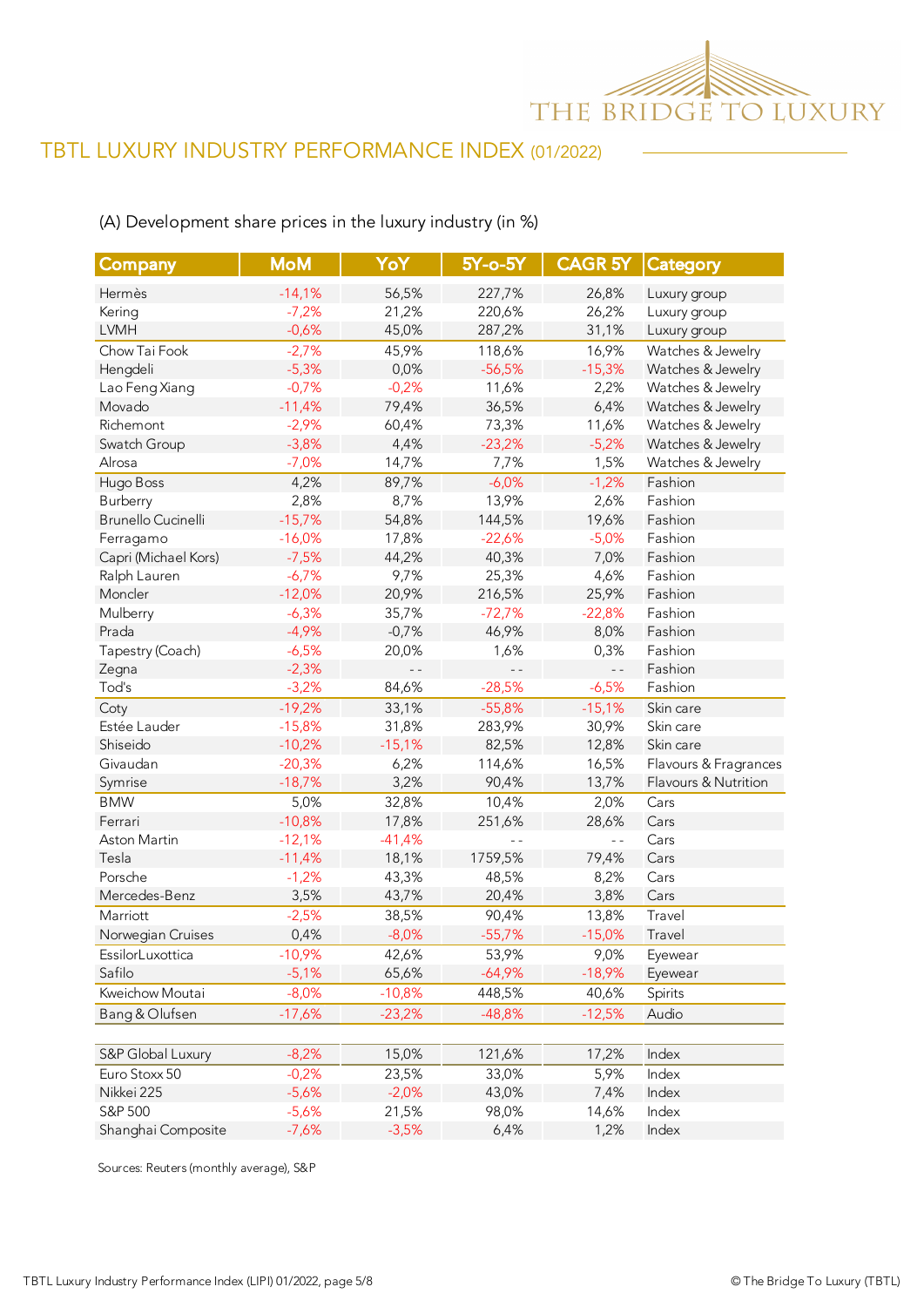

#### (B) Development selective industry indexes

#### (B1) Luxury cars: Quarterly growth rates (units delivered in %) Q3 2021

| Company             | roll. $4Qs$ | $5Y$ -o- $5Y$ | <b>CAGR 5Y</b> |
|---------------------|-------------|---------------|----------------|
| Mercedes-Benz Cars  | $-0,5%$     | $-2,6%$       | $-0,5%$        |
| <b>BMW</b>          | 14,6%       | 15,8%         | 3,0%           |
| Rolls-Royce         | 36,5%       | 42,5%         | 7,3%           |
| Audi                | 10,6%       | $-0.6%$       | $-0,1%$        |
| Bentley             | 29,1%       | 41,9%         | 7,2%           |
| Lamborghini         | 18,9%       | 154,7%        | 20,6%          |
| Porsche             | 10,3%       | 29,3%         | 5,3%           |
| Bugatti             | 0.0%        | 1440,0%       | 72,8%          |
| Ferrari             | 23,5%       | 34,5%         | 6,1%           |
| Tesla               | 87,6%       | 1030,1%       | 62,4%          |
| <b>Aston Martin</b> | 75,1%       | 94,4%         | 14,2%          |
| <b>All</b>          | 13,1%       | 15,3%         | 2,9%           |

Source: company reports and press releases

#### (B2) Swiss watch exports growth rates (value in %)

| <b>Price Category</b>           | <b>roll. 12 M</b> | $5Y$ -o- $5Y$ | <b>CAGR 5Y</b> |
|---------------------------------|-------------------|---------------|----------------|
| Export value 0-200 CHF/unit     | 19.1%             | $-47.3%$      | $-12.0%$       |
| Export value 201-500 CHF/unit   | 8.7%              | $-37.0%$      | $-8.8%$        |
| Export value 501-3.000 CHF/unit | 21,2%             | $-4.9%$       | $-1.0%$        |
| Export value > 3.000 CHF/unit   | 36.9%             | 20.3%         | 3.8%           |
| <b>All</b>                      | 31,6%             | 6.6%          | 1,3%           |

Source: Swiss Watch Federation

'

#### (B3) Current production of superyachts

| number of superyachts |  | ור |
|-----------------------|--|----|

Source: Global Order Book, 2021, Boat International Media

# (B4) Precious metals and diamonds (growth in %)

| Metal    | MoM     | YoY      | 5 Years | <b>CAGR 5Y</b> |
|----------|---------|----------|---------|----------------|
| Gold     | $-1.8%$ | $-2.9\%$ | 42.8%   | 7,4%           |
| Silver   | $-4.1%$ | $-16.8%$ | 23,0%   | 4,2%           |
| Diamonds | 5.7%    | 21.7%    | 22,6%   | 4,2%           |

Sources: Macrotrends (monthly quotes); IDEX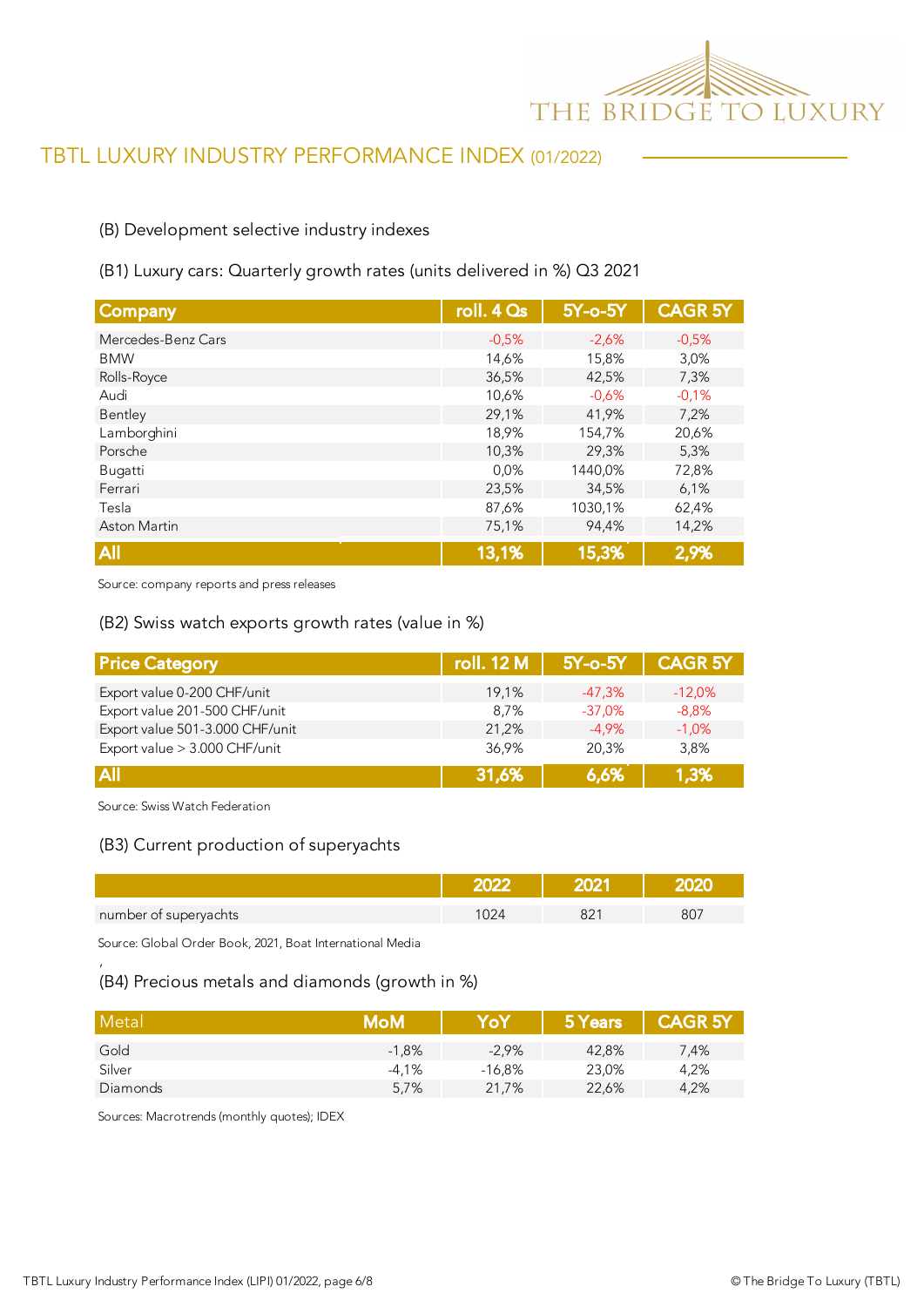

#### (B5) Fine wines

|            |       |       |       | $5Y$ -o- $5Y$ $\vert$ CAGR $5Y$ |
|------------|-------|-------|-------|---------------------------------|
| Fine wines | $1\%$ | 11,2% | 21,4% | 3,9%                            |

Source: Li-ex 500 wine index (per previous month)

# (C) GDP annual growth rate (in %)

| <b>Country</b>                              | 2019         | 2020     | 2021E | 2022P | 2023P |
|---------------------------------------------|--------------|----------|-------|-------|-------|
| $\bullet$<br><b>Brazil</b>                  | 1,4%         | $-4,1%$  | 5,2%  | 1,5%  | 2,0%  |
| China                                       | 6,0%         | 2,3%     | 8,0%  | 5,6%  | 5,3%  |
| France                                      | 1,8%<br>a ka | $-8,0%$  | 6,3%  | 3,9%  | 1,8%  |
| Germany                                     | 1,1%         | $-4,6%$  | 3,1%  | 4,6%  | 1,6%  |
| $\mathcal{L}_{\mathcal{R}}$<br>Hong Kong    | $-1,7%$      | $-6,1%$  | 6,4%  | 3,5%  | 3,1%  |
| $\bullet$<br>India                          | 4,0%         | $-7,3%$  | 9,5%  | 8,5%  | 6,6%  |
| Italy                                       | 0,3%<br>n e  | $-8,9%$  | 5,8%  | 4,2%  | 1,6%  |
| $\bullet$<br>Japan                          | 0,0%         | $-4,6%$  | 2,4%  | 3,2%  | 1,4%  |
| Russia                                      | 2,0%         | $-3,0%$  | 4,7%  | 2,9%  | 2,0%  |
| $\langle \hat{\mathbf{x}} \rangle$<br>Spain | 2,1%         | $-10,8%$ | 5,7%  | 6,4%  | 2,6%  |
| Ŀ.<br>Switzerland                           | 1,2%         | $-2,5%$  | 3,7%  | 3,0%  | 1,4%  |
| <b>UAE</b>                                  | ⊏<br>3,4%    | $-6,1%$  | 2,2%  | 3,0%  | 3,0%  |
| $\frac{\sum x}{\sum x}}$<br>Great Britain   | 1,4%         | $-9,8%$  | 6,8%  | 5,0%  | 1,9%  |
| <b>USA</b><br>▀                             | 2,3%         | $-3,4%$  | 6,0%  | 5,2%  | 2,2%  |
| World<br>⊕                                  | 2,8%         | $-3,1%$  | 5,9%  | 4,9%  | 3,6%  |

Source: IMF, 10.2021

#### (D) Currencies exchange rates: the Euro's performance (change in %)

| <b>Currency</b> |                              | 1 Month | <b>6 Months</b> | <b>12 Months</b> |
|-----------------|------------------------------|---------|-----------------|------------------|
| US <sub>5</sub> |                              | 1,0%    | $-5,2%$         | $-7,0%$          |
| <b>BRL</b>      | $\blacksquare$               | 6,4%    | $-3,7%$         | $-9,8%$          |
| <b>CNY</b>      |                              | 0,9%    | $-6.7%$         | $-8,5%$          |
| HK\$            | $\frac{\sqrt{3}}{2\sqrt{3}}$ | 1,1%    | $-4,9%$         | $-6,5%$          |
| <b>JPY</b>      | $\bullet$                    | 1,3%    | $-0.7%$         | 1,9%             |
| <b>INR</b>      | $\bullet$                    | 0,6%    | $-4,6%$         | $-5,0\%$         |
| <b>RUB</b>      |                              | $-1,8%$ | $-0.2%$         | $-5,7%$          |
| <b>CHF</b>      |                              | $-0.2%$ | $-3,3%$         | $-4.0%$          |
| <b>GBP</b>      | ZN                           | 0,7%    | $-2,2%$         | $-5,5%$          |
|                 | NZ.                          |         |                 |                  |

Source: Oanda, per first of month